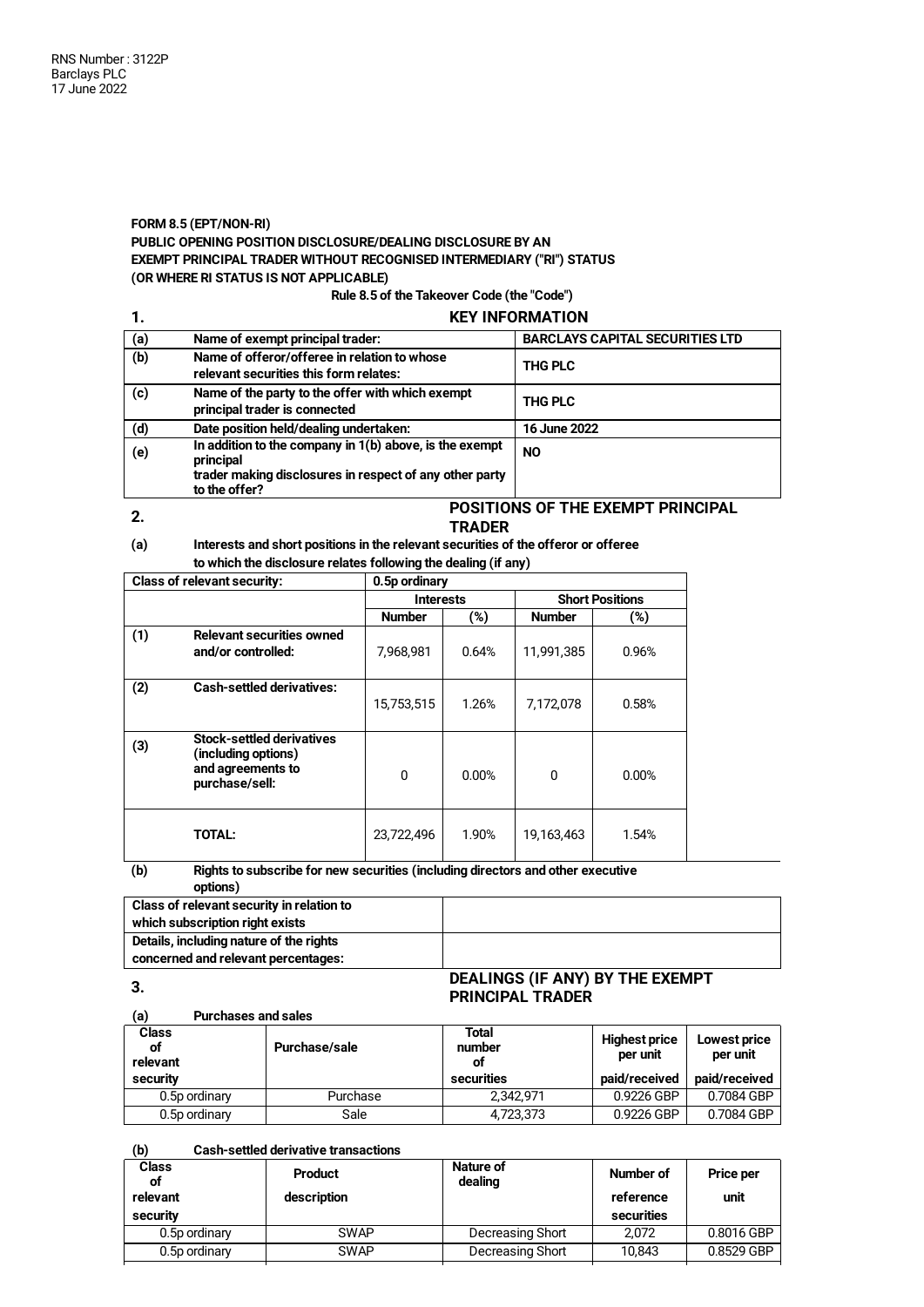| 0.5p ordinary   | <b>SWAP</b>              | Decreasing Short        | 11,724           | 0.8702 GBP               |
|-----------------|--------------------------|-------------------------|------------------|--------------------------|
| 0.5p ordinary   | <b>SWAP</b>              | Decreasing Short        | 11,927           | 0.7514 GBP               |
| 0.5p ordinary   | <b>SWAP</b>              | Decreasing Short        | 108,961          | 0.7415 GBP               |
| $0.5p$ ordinary | <b>SWAP</b>              | <b>Decreasing Short</b> | 110,808          | 0.8343 GBP               |
| 0.5p ordinary   | <b>SWAP</b>              | Decreasing Short        | 230,060          | 0.8261 GBP               |
| 0.5p ordinary   | <b>SWAP</b>              | Decreasing Short        | 261,340          | 0.8863 GBP               |
| 0.5p ordinary   | <b>CFD</b>               | Increasing Long         | 495              | 0.9152 GBP               |
| 0.5p ordinary   | CFD                      | Increasing Long         | 496              | 0.9040 GBP               |
| 0.5p ordinary   | <b>SWAP</b>              | Increasing Long         | 592              | 0.8870 GBP               |
| 0.5p ordinary   | <b>CFD</b>               | Increasing Long         | 696              | 0.9346 GBP               |
| 0.5p ordinary   | <b>SWAP</b>              | Increasing Long         | 852              | 0.8462 GBP               |
| 0.5p ordinary   | <b>SWAP</b>              | Increasing Long         | 926              | 0.7467 GBP               |
| 0.5p ordinary   | <b>CFD</b>               | Increasing Long         | 1,292            | 0.9182 GBP               |
| 0.5p ordinary   | <b>SWAP</b>              | Increasing Long         | 2,370            | 0.8182 GBP               |
| 0.5p ordinary   | <b>CFD</b>               | Increasing Long         | 2,609            | 0.9432 GBP               |
| 0.5p ordinary   | <b>CFD</b>               | Increasing Long         | 3,994            | 0.8346 GBP               |
| 0.5p ordinary   | <b>CFD</b>               | Increasing Long         | 4,957            | 0.8400 GBP               |
| 0.5p ordinary   | <b>SWAP</b>              | Increasing Long         | 8,088            | 0.7972 GBP               |
| 0.5p ordinary   | <b>CFD</b>               | Increasing Long         | 15,000           | 0.8999 GBP               |
| 0.5p ordinary   | <b>SWAP</b>              | Increasing Long         | 15,282           | 0.9000 GBP               |
| 0.5p ordinary   | <b>CFD</b>               | Increasing Long         | 17,821           | 0.7439 GBP               |
| 0.5p ordinary   | <b>CFD</b>               | <b>Increasing Long</b>  | 20,000           | 0.7443 GBP               |
| 0.5p ordinary   | <b>SWAP</b>              | Increasing Long         | 28,500           | 0.8271 GBP               |
|                 |                          |                         |                  |                          |
| 0.5p ordinary   | <b>CFD</b><br><b>CFD</b> | Increasing Long         | 30,000           | 0.7330 GBP<br>0.7462 GBP |
| 0.5p ordinary   |                          | Increasing Long         | 30,000           |                          |
| 0.5p ordinary   | <b>SWAP</b>              | Increasing Long         | 43,076           | 0.7521 GBP               |
| 0.5p ordinary   | <b>CFD</b>               | Increasing Long         | 150,881          | 0.8159 GBP               |
| 0.5p ordinary   | <b>SWAP</b>              | Increasing Long         | 447,471          | 0.8211 GBP               |
| 0.5p ordinary   | <b>SWAP</b>              | Increasing Long         | 457,299          | 0.8304 GBP               |
| 0.5p ordinary   | <b>SWAP</b>              | Increasing Long         | 846,427          | 0.8226 GBP               |
| 0.5p ordinary   | <b>SWAP</b>              | <b>Increasing Short</b> | 132,289          | 0.8492 GBP               |
| 0.5p ordinary   | <b>SWAP</b>              | <b>Increasing Short</b> | 307,500          | 0.8158 GBP               |
| 0.5p ordinary   | <b>SWAP</b>              | Opening Long            | 219              | 0.8187 GBP               |
| 0.5p ordinary   | <b>SWAP</b>              | Opening Long            | 701              | 0.7437 GBP               |
| 0.5p ordinary   | <b>SWAP</b>              | Opening Long            | $\overline{727}$ | 0.8086 GBP               |
| 0.5p ordinary   | <b>SWAP</b>              | Opening Long            | 980              | 0.8231 GBP               |
| 0.5p ordinary   | <b>SWAP</b>              | Opening Long            | 1,057            | 0.8141 GBP               |
| 0.5p ordinary   | <b>SWAP</b>              | Opening Long            | 1,347            | 0.8225 GBP               |
| 0.5p ordinary   | <b>SWAP</b>              | <b>Opening Long</b>     | 2,640            | 0.7883 GBP               |
| 0.5p ordinary   | <b>SWAP</b>              | <b>Opening Long</b>     | 3,157            | 0.8212 GBP               |
| 0.5p ordinary   | <b>SWAP</b>              | Opening Long            | 3,930            | 0.7981 GBP               |
| 0.5p ordinary   | <b>SWAP</b>              | Opening Long            | 4,298            | 0.8084 GBP               |
| 0.5p ordinary   | <b>SWAP</b>              | Opening Long            | 4,644            | 0.8131 GBP               |
| 0.5p ordinary   | <b>SWAP</b>              | Opening Long            | 5,390            | 0.8224 GBP               |
| 0.5p ordinary   | <b>SWAP</b>              | Opening Long            | 5,458            | 0.8108 GBP               |
| 0.5p ordinary   | <b>SWAP</b>              | Opening Long            | 6,117            | 0.8117 GBP               |
| 0.5p ordinary   | <b>SWAP</b>              | <b>Opening Long</b>     | 10,561           | 0.8118 GBP               |
| 0.5p ordinary   | <b>SWAP</b>              | Opening Long            | 15,257           | 0.8167 GBP               |
| 0.5p ordinary   | <b>SWAP</b>              | Opening Long            | 18,995           | 0.8055 GBP               |
| 0.5p ordinary   | <b>SWAP</b>              | Opening Long            | 19,310           | 0.8208 GBP               |
| 0.5p ordinary   | <b>SWAP</b>              | Opening Long            | 19,320           | 0.7439 GBP               |
| 0.5p ordinary   | <b>SWAP</b>              | Opening Long            | 22,879           | 0.8107 GBP               |
| 0.5p ordinary   | <b>SWAP</b>              | Opening Long            | 26,935           | 0.8216 GBP               |
| 0.5p ordinary   | <b>SWAP</b>              | Opening Long            | 43,053           | 0.8082 GBP               |
| 0.5p ordinary   | <b>SWAP</b>              | Opening Long            | 45,616           | 0.7938 GBP               |
| 0.5p ordinary   | <b>SWAP</b>              | Opening Short           | 135              | 0.8177 GBP               |
| 0.5p ordinary   | <b>SWAP</b>              | <b>Opening Short</b>    | 3,544            | 0.8047 GBP               |
| 0.5p ordinary   | <b>SWAP</b>              | Opening Short           | 16,465           | 0.8178 GBP               |
|                 |                          |                         |                  |                          |

### **(c) Stock-settled derivative transactions (including options)**

**(i) Writing, selling, purchasing or varying Class Product Writing, Number Exercise Type Expiry Option of description purchasing, of price date money relevant selling, securities per unit paid/ security varying etc to** which **received option per per unit relates**